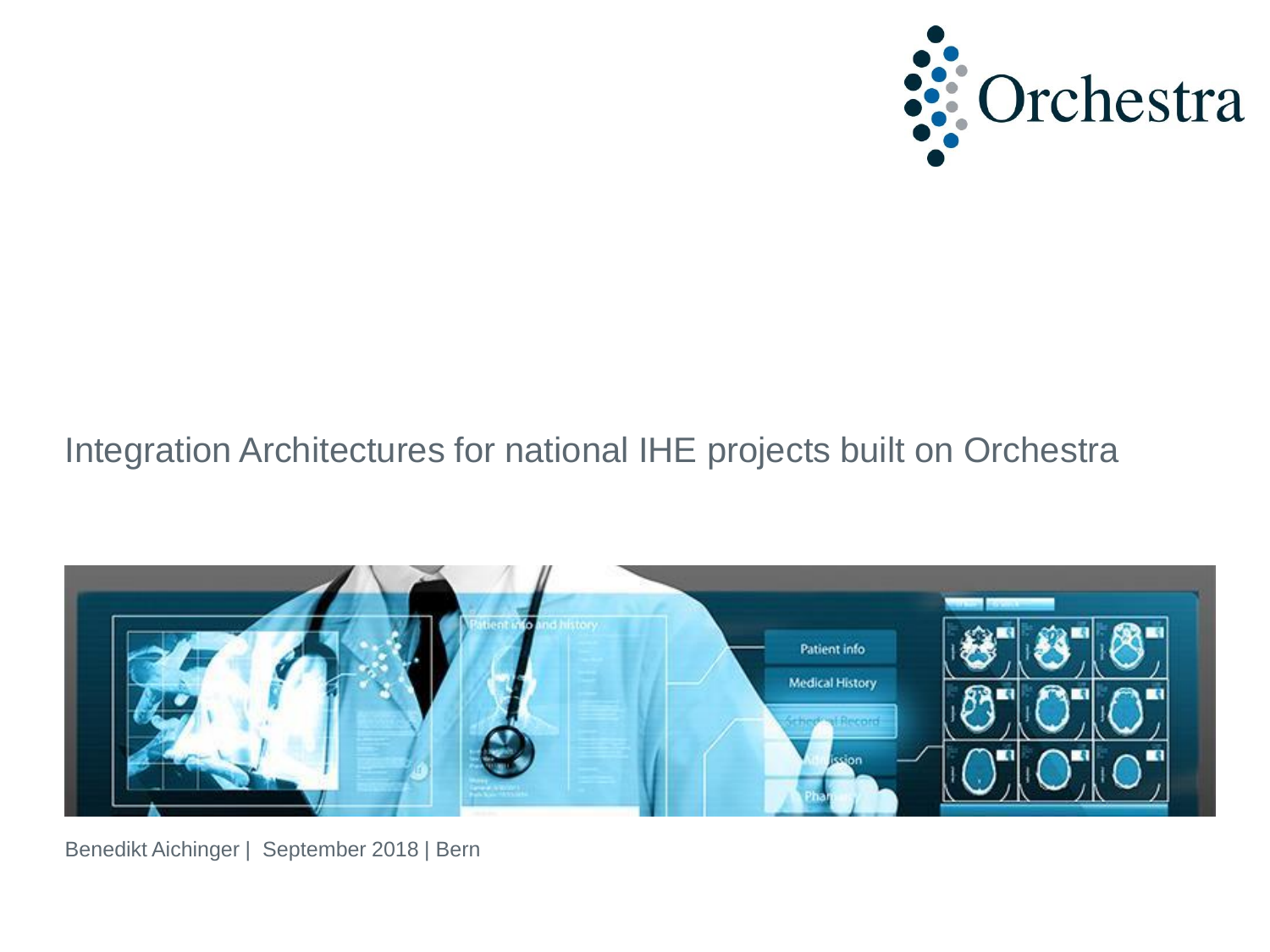

# ON Soffico<br>THE C THE COMPANY BEHIND ORCHESTRA

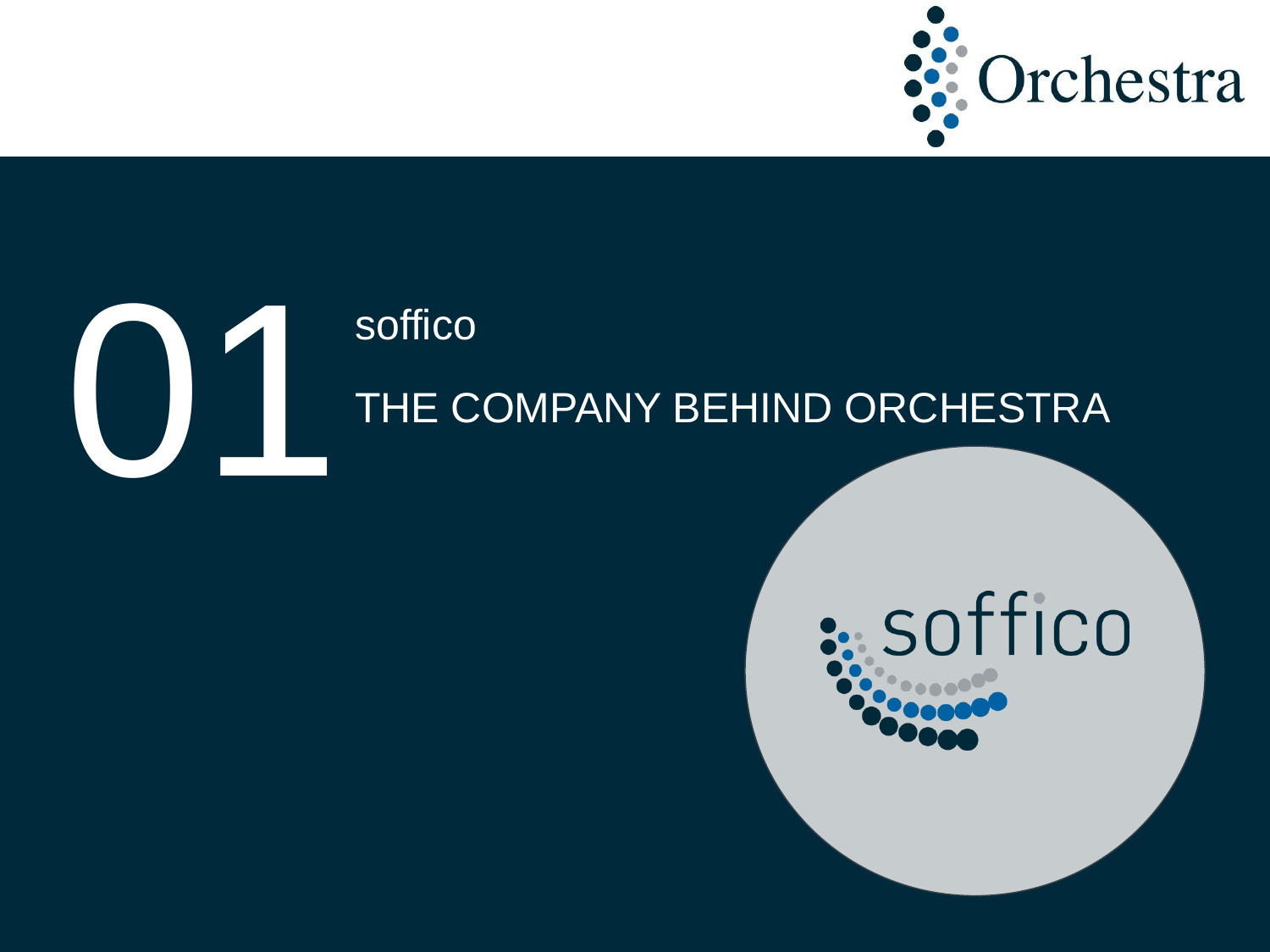# **x-tention Group A great success record**

Orchestra

soffico is part of x-tention group

x-tention group offers IT solutions for customers in the healthcare and social sectors.

#### **Overview:**

- Founded 2001
- **Business year 2018:** 
	- 250 Employees
	- 500 Customers
	- € 28 Mio Turnover
- **Locations:** 
	- Germany: Augsburg, Berlin, Munich, **Düsseldorf**
	- Switzerland: Zurich, Bern
	- Austria: Wels, Wien, Graz

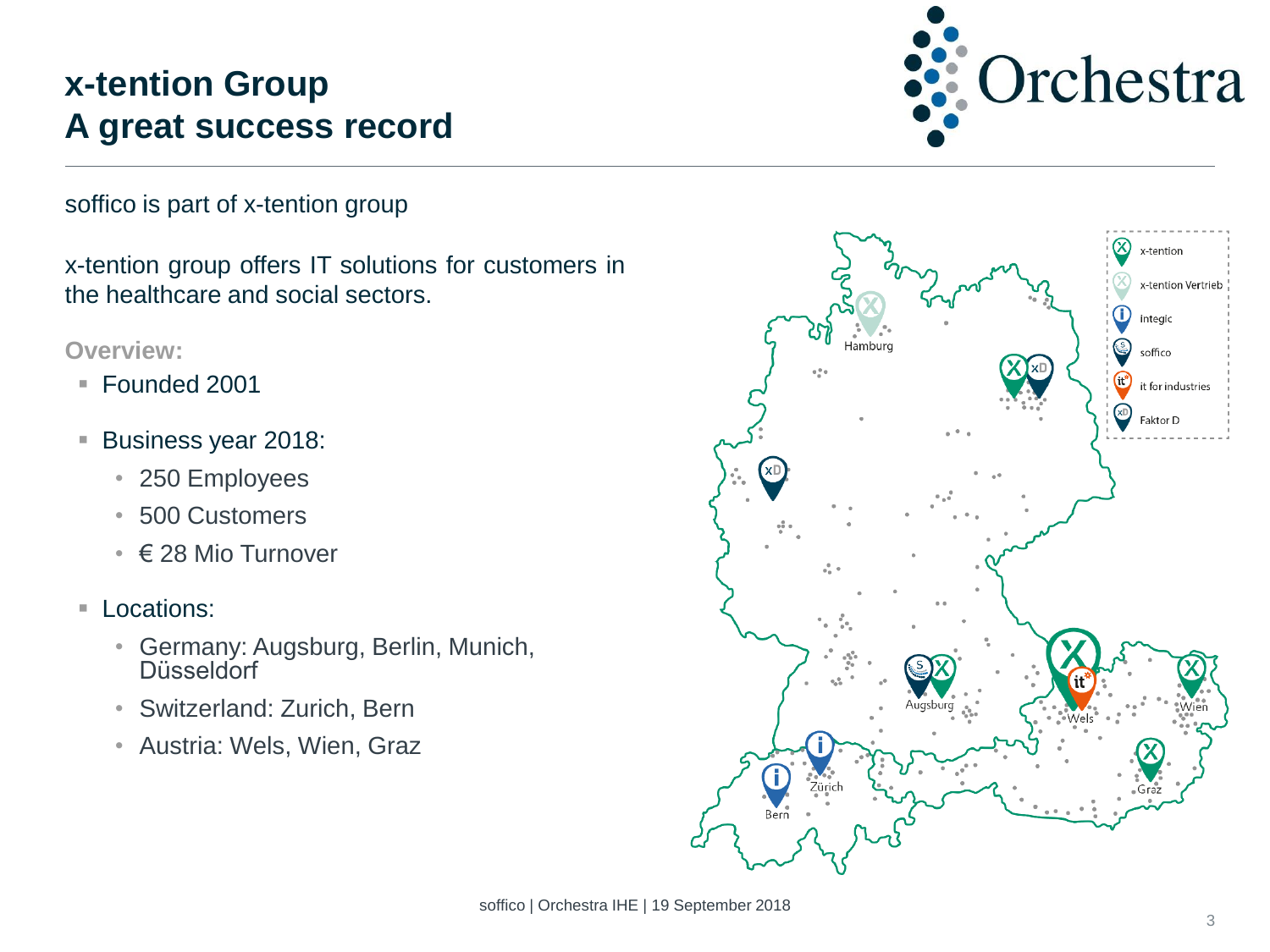

### **Healthcare Customers**

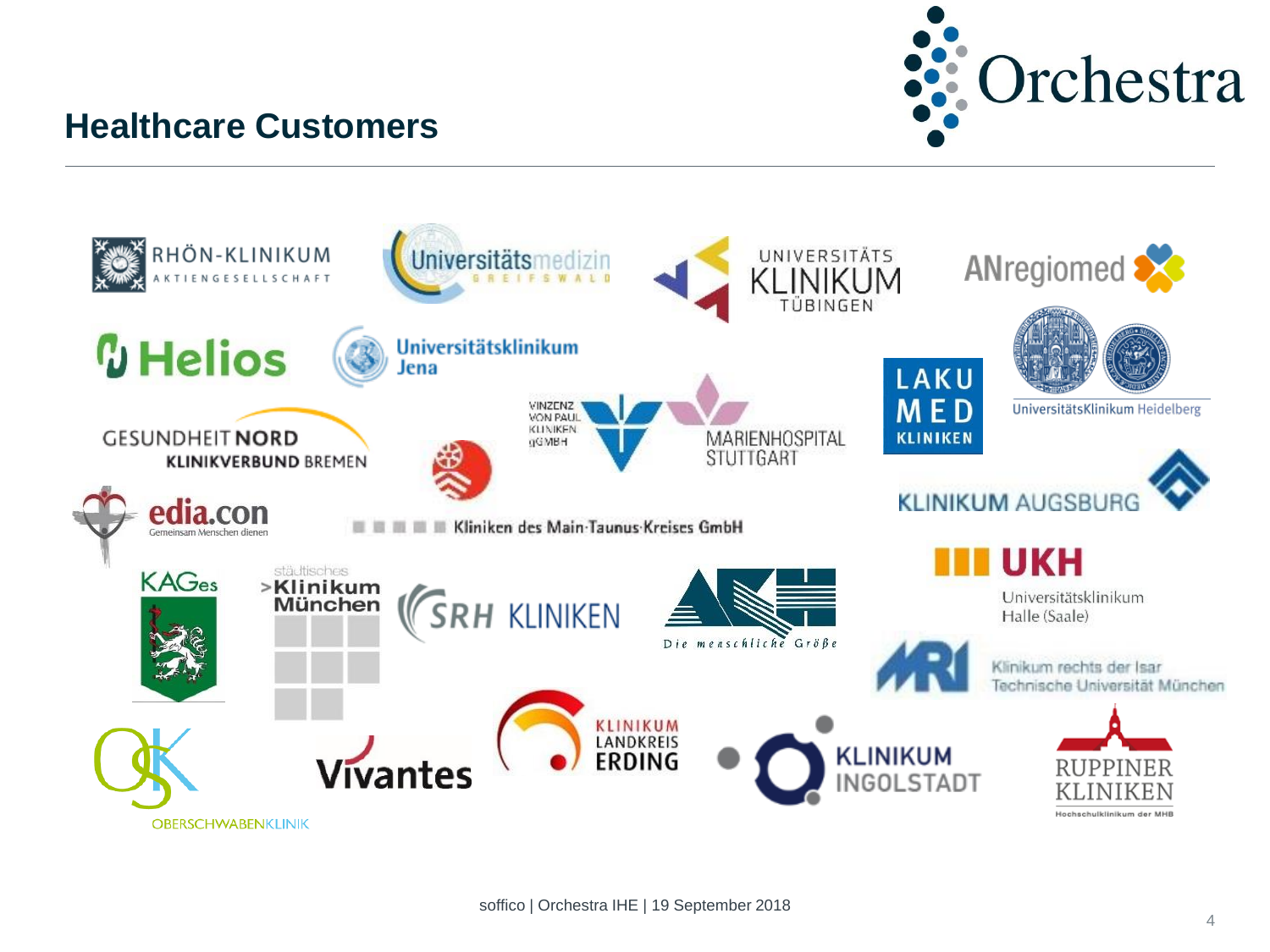



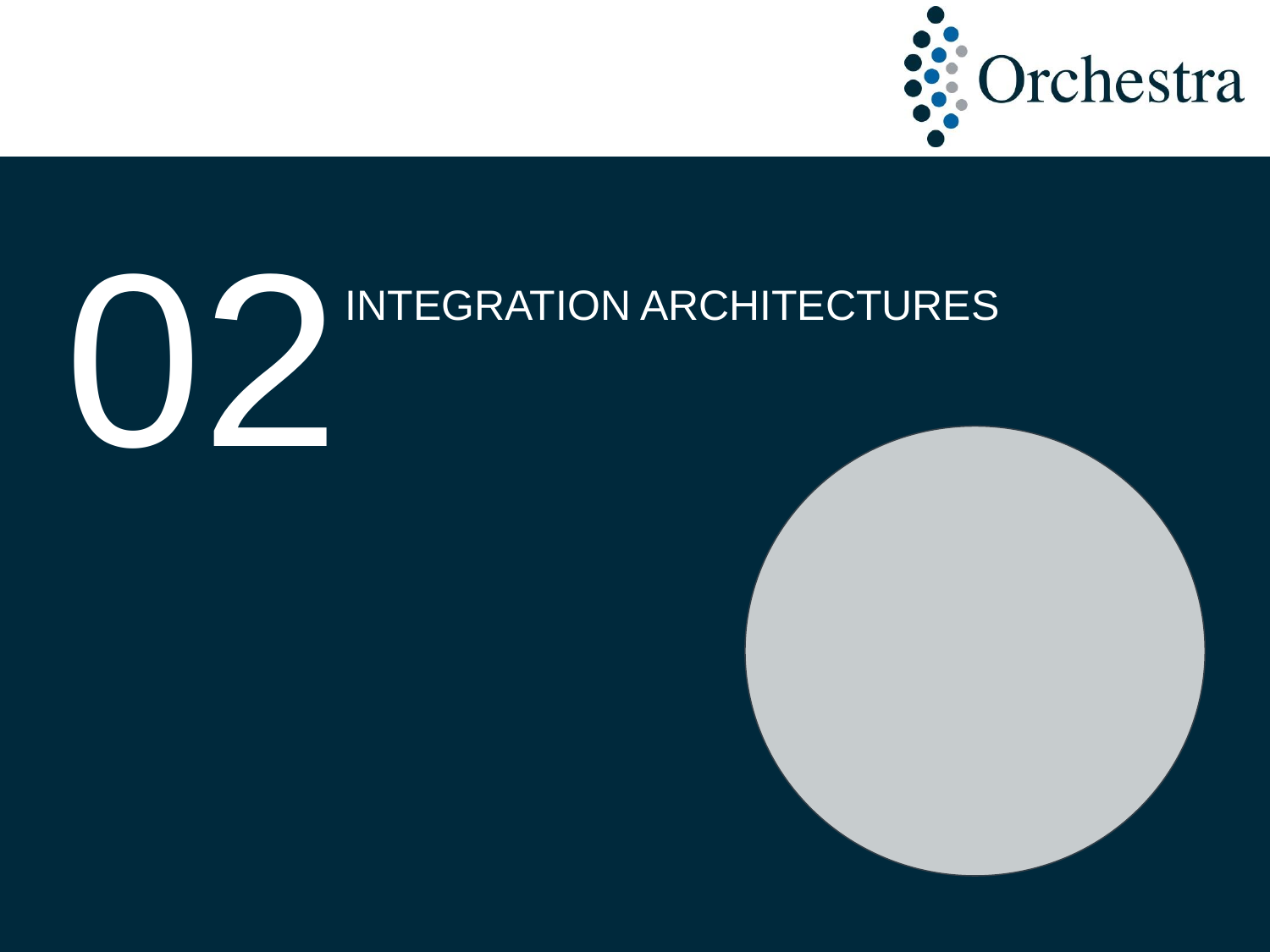# **INTEGRATION ARCHITECTURE FOR NATIONAL IHE PROJECTS**



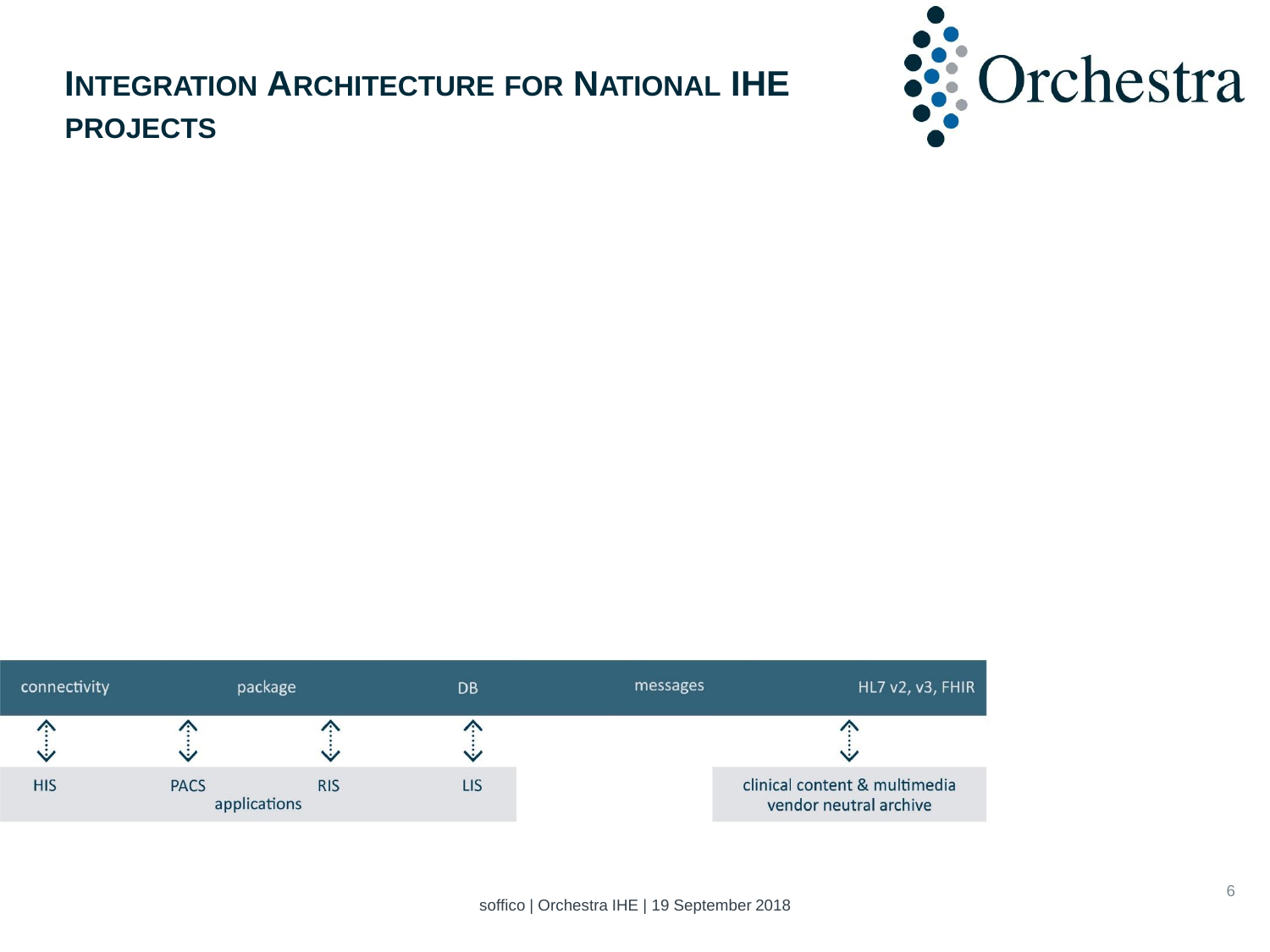

#### Orchestra integrates patient data from multiple sources to provide

#### the best information at the point of care.

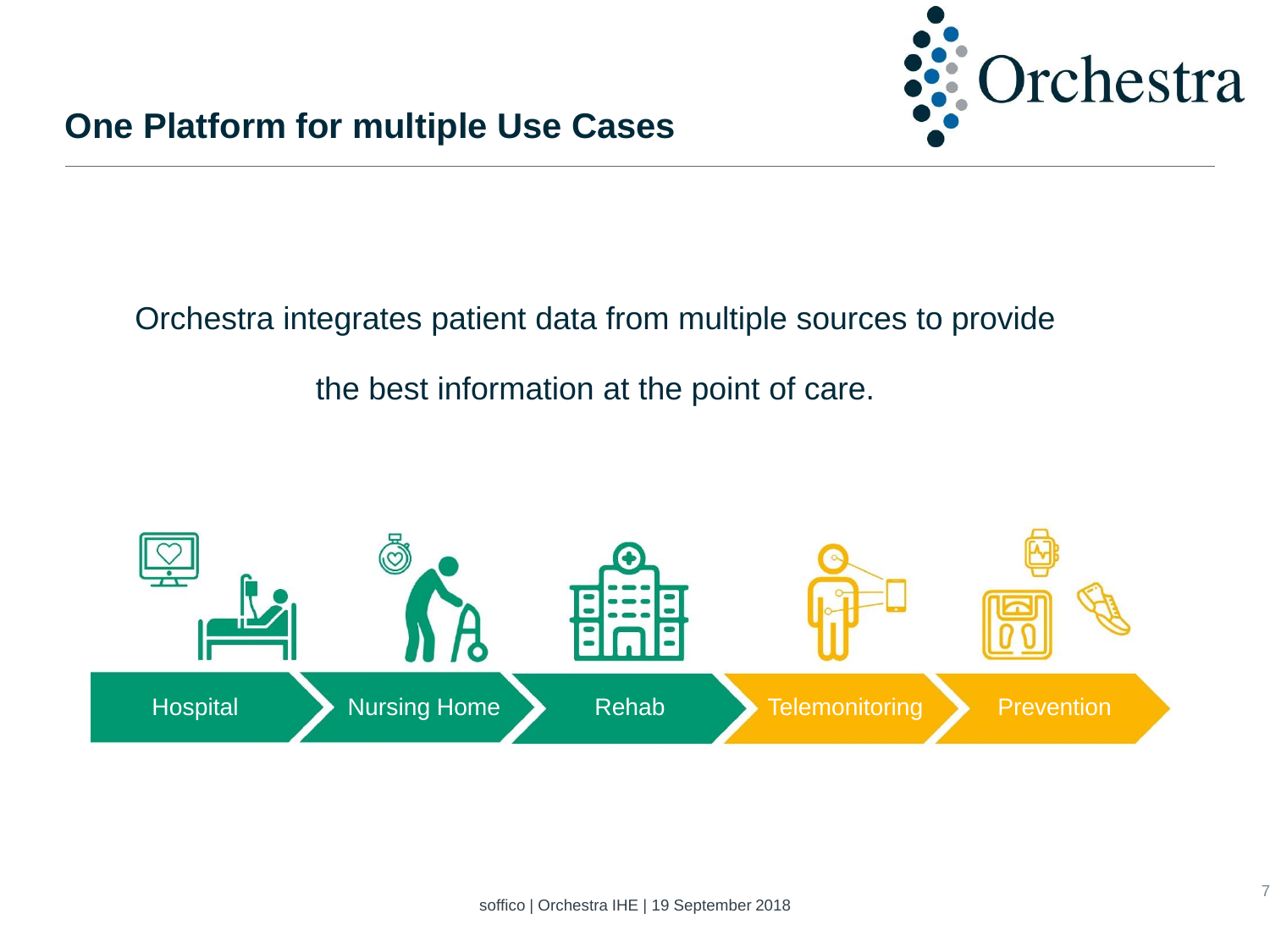# **Reference**





- Contract awarded July 2018
- Largest German Insurance
- **Sized for 25 Million insured people**
- **Federated IHE based Electronic Data Exchange and Repositories**
- **Flexible and highly integrated solution**
- Based on international standards and ready for future eHealth scenarios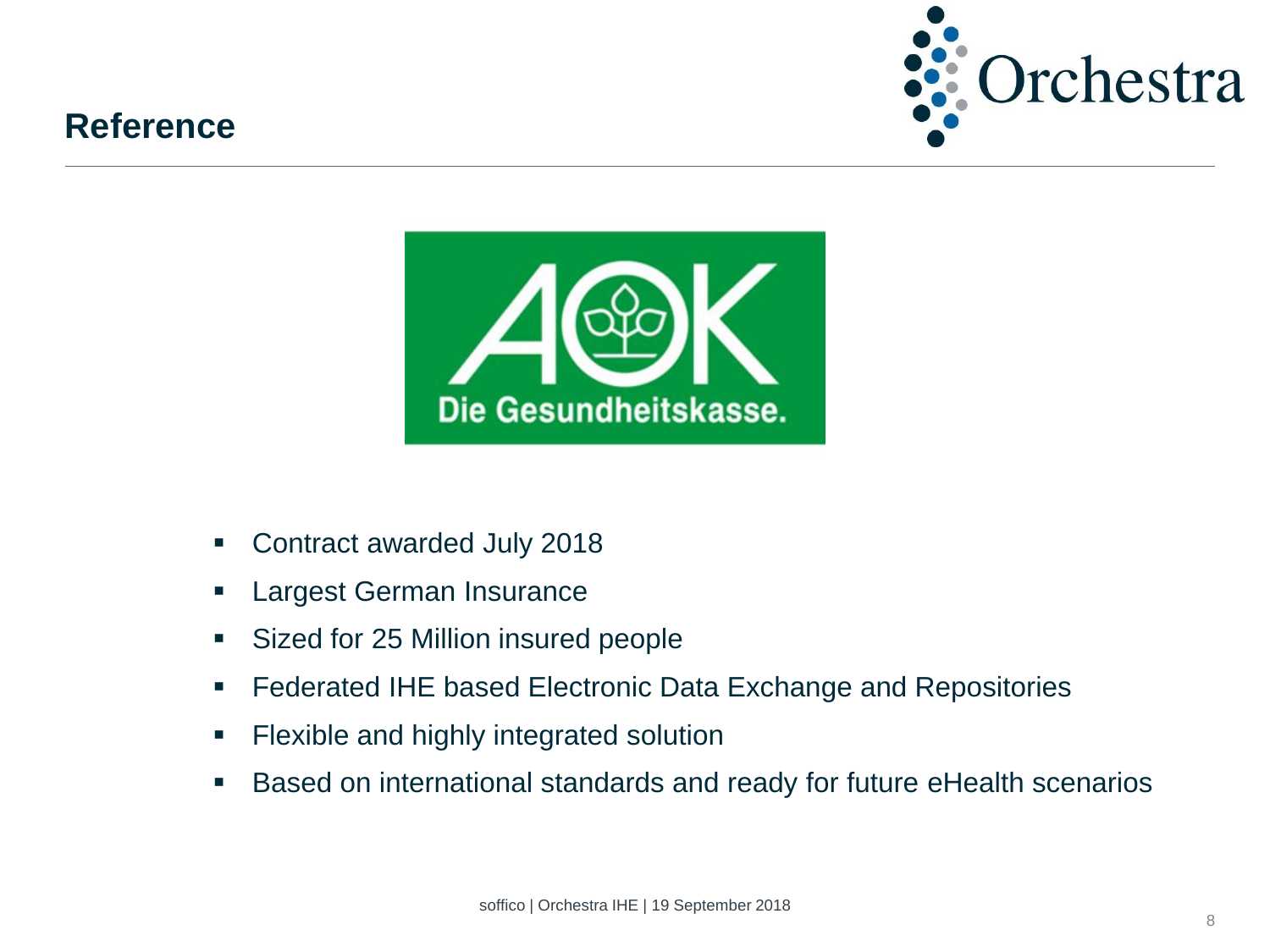

# **Reference Architecture**